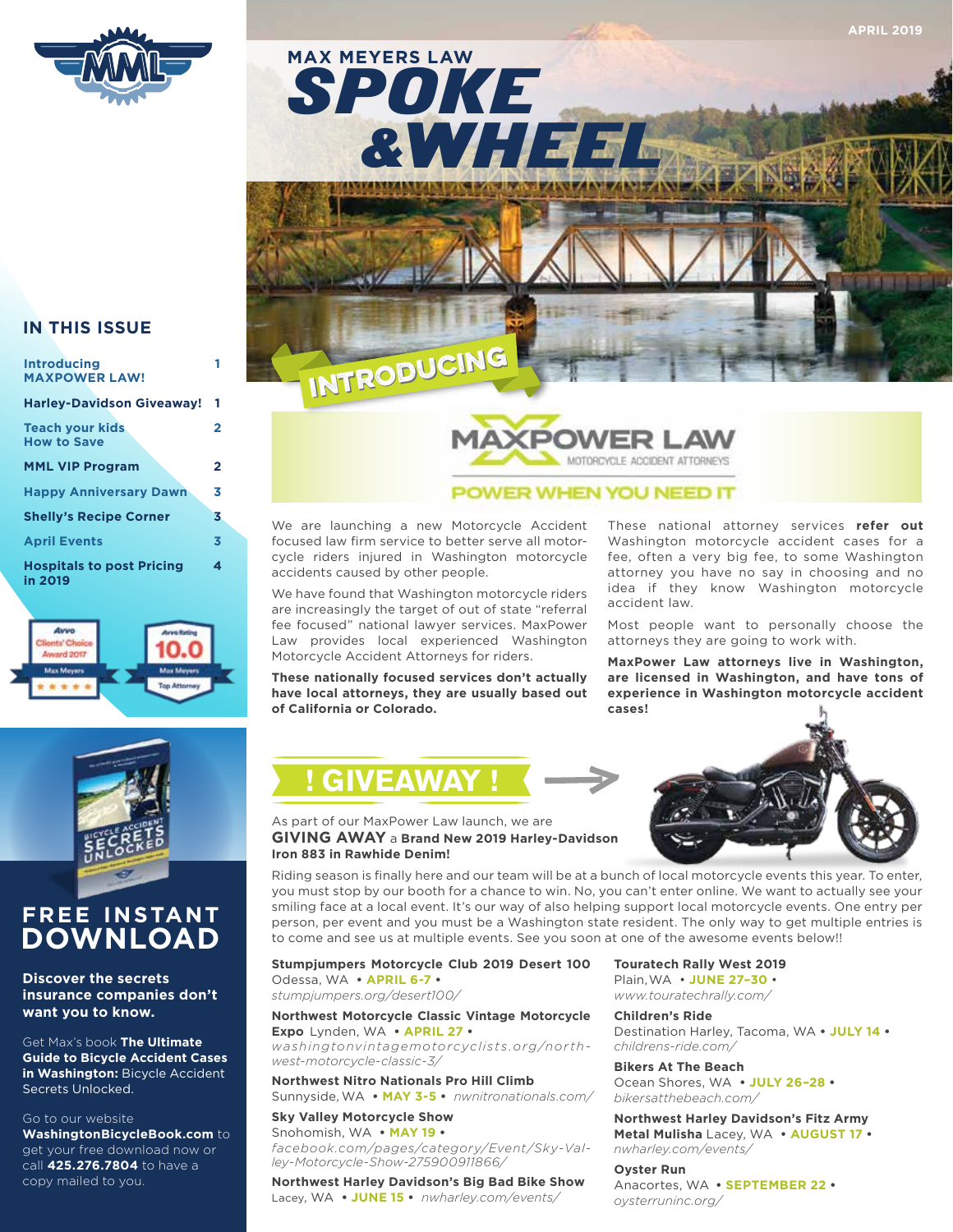

April 12th is designated as **Teach Your Children to Save Day**. The idea behind this is to get parents to help their kids become smart about money from an early age.

According to a 2016 National Foundation for Credit Counseling survey, **just 56% of adults** give themselves an A or B when grading their financial knowledge, making the financial education of the next generation even more urgent.

Saving money is a habit that takes time to acquire. Here are 10 tips from **Investopedia** to help get your kids started on the saving bandwagon:

### **DISCUSS WANTS VS. NEEDS**

The first step in teaching kids the value of saving is to help them distinguish between wants and needs. Explain that needs include the basics, such as food, shelter and clothing, and wants are all the extras.

### **HAVE YOUR KIDS EARN SOME MONEY OF THEIR OWN**

Sixty-eight percent of parents said they paid their children an allowance in 2016, with kids earning \$26.58 per week on average, based on six hours of chores. To become savers kids need their own money to learn how to use it.

### **HELP THEM SET SAVINGS GOALS**

To a kid, being told to save without explain-

ing why may seem pointless. Helping children define a savings goal can be a better way to get them motivated.

### **GIVE THEM A DEDICATED PLACE TO SAVE**

They'll need a place to stash their cash. For younger kids this may be a piggy bank, but if they're a little older, you may want to set them up with their own savings account at a bank.

### **ENCOURAGE THEM TO TRACK THEIR SPENDING**

Part of being a better saver means knowing where your money is going. If your children get an allowance, having them write down their purchases each day and add them up at the end of the week can be an eye-opening experience.

### **OFFER SAVINGS INCENTIVES**

One of the reasons people save in their employer's retirement plan is the company matching contribution. After all, who doesn't like free money? If you're having trouble motivating your kids to save, you can use that same principle to ramp up their efforts.

#### **LEAVE ROOM FOR MISTAKES**

Part of putting kids in control of their own money is letting them learn from their errors. It's tempting to step in and steer kids away from a potentially costly mistake, but it may be better to use that mistake as a teachable moment.

### **ACT AS THEIR CREDITOR**

One of the basic tenets of saving is to not live beyond your means. If your child has something he or she wants to buy and is being impatient about saving for it, becoming your kid's creditor and charging interest can help to teach the value of saving.

The lesson you want to teach is that saving may mean delaying gratification longer, but the thing you want to buy won't end up costing more you if you wait.

### **KEEP THE LINES OF COMMUNICATION OPEN**

In a 2016 T. Rowe Price survey 44% of parents said they'd never talked to their children about the value of long-term investing, discussed market volatility or showed them financial statements.

If you want kids to learn about saving, it must be an ongoing discussion. Whether you schedule a regular weekly check-in to talk about money or make money chats part of your daily round, the key is to keep the conversation going.

### **SET A SAVINGS EXAMPLE**

In the same T. Rowe Price survey mentioned above, 17% of parents said they had zero savings for retirement, emergencies, college or other financial goals.

If you want your children to become savers, being one yourself can help. Getting your emergency fund in shape, opening a 529 savings account or simply increasing your 401(k) plan contributions are all steps you can take to encourage saving as a family activity.



**YOU CAN DO IT! START THE CONVERSATION WITH YOUR KIDS TODAY.**



## **Max Meyers Law VIP Program**

### **BECOME A VIP MEMBER TODAY!**

Take advantage of great benefits, such as Insurance Policy Review, Notary Service and great contests and giveaways!

Email Dawn at **dawn@maxmeyerslaw.com** or visit our website at **MaxMeyersLawVIP.com**!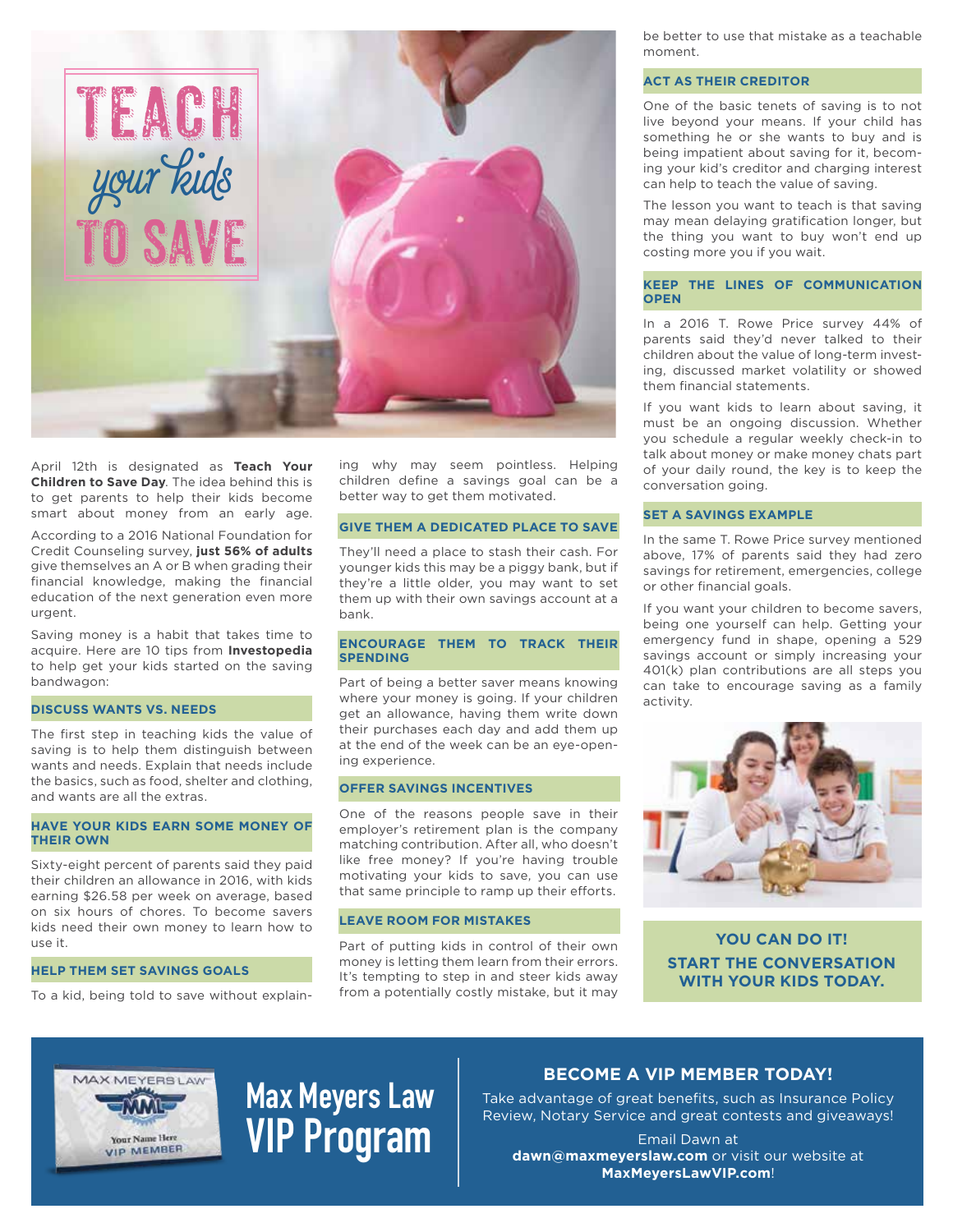

## **3 YEARS!**

## **Happy Anniversary Dawn!**

Dawn Husmoe celebrated her 3rd anniversary in March as our Marketing Director here at Max Meyers Law!!

Dawn is awesome and we are so lucky to have her! Congratulations, Dawn.

## Shelly's RECIPE CORNER

### DAWN'S SWEET POTATO & Chorizo Hash **WITH EGGS**



Photo & recipe courtesy of ncsweetpotatoes.com

Another of Dawn's go-to meals… a family favorite that even her boys enjoy!

### **Ingredients:**

1 lb. ground chorizo 3 medium sweet potatoes, diced 1 heaping teaspoon salt, plus more to taste

freshly cracked pepper to taste

- 2 tablespoons olive oil
- 4 eggs

### **Directions:**

Preheat the oven to 425 F degrees. Line a large sheet pan with parchment.

Combine sweet potatoes with 1 teaspoon salt, pepper to taste, and olive oil. Toss to coat, then spread out into an even layer on the pan. Bake for about 15 minutes. Stir, then bake for another 15-20 minutes, or until browned and crisp.

Cook ground chorizo in a skillet over medium high heat.

In a separate skillet, prepare 4 fried eggs (I like over-easy the best).

In a bowl, layer the sweet potatoes, chorizo and top with a fried egg.

Serve with your choice of toppings. Salsa, hot sauce, avocado, cilantro and scallions are all wonderful with this dish!

# **April**

### **DAFFODIL PARADE APRIL 6**

The free Daffodil Parade includes daffodil-covered floats, marching bands, clowns, and pirates that travel through Tacoma, Puyallup, Sumner, and Orting. It's the highlight of the Daffodil Festival.

Visit thedaffodilfestival.org/events/daffodil-parade for more details.

### **ANACORTES WINE FESTIVAL APRIL 13**

Your ticket to Anacortes Spring Wine Festival includes tastes from 30 wineries, food from local restaurants, and entertainment on the waterfront for age 21+.

Visit **anacortes.org/spring-wine-festival/** for more details.

### **TACOMA KID'S PARADE APRIL 13**

Billed as the largest children's parade in the state, the Junior Daffodil Parade is four blocks long, beginning at N. Proctor Street & N. 28th Street. Free.

Visit juniordaffodilparade.com/parade-information/ for details and schedule.

### **WORLD RHYTHM FESTIVAL APRIL 20**

Immerse yourself in more than 100 drum and dance workshops and performances at the World Rhythm Festival at Seattle Center. Free.

Visit **swps.org** for details.

### **CRAB RACES & CRAB FEED APRIL 20-21**

Watch crabs race and eat crab at the World Class Crab Races and Crab Feed in Westport at the Pacific Ocean.

Visit **http://westportgrayland-chamber.org/calendar.php**  for details.

### **APPLE BLOSSOM FESTIVAL APRIL 25**

The Washington State Apple Blossom Festival in sunny Wenatchee offers apple pie, arts and crafts, golf, a car show, carnival, parade, and run. The Festival begins April 25th and goes through May 5th.

Visit **appleblossom.org** for details.

### **OLYMPIA ARTS WEEKEND APRIL 26-27**

Admire art Friday evening and Saturday at Arts Walk. Join a luminary procession Friday at 9:30 p.m. Watch people parade as animals in the Procession of the Species Saturday at 4:30 p.m. Free.

Visit **http://olympiawa.gov/city-services/parks/artswalk.aspx** for details.